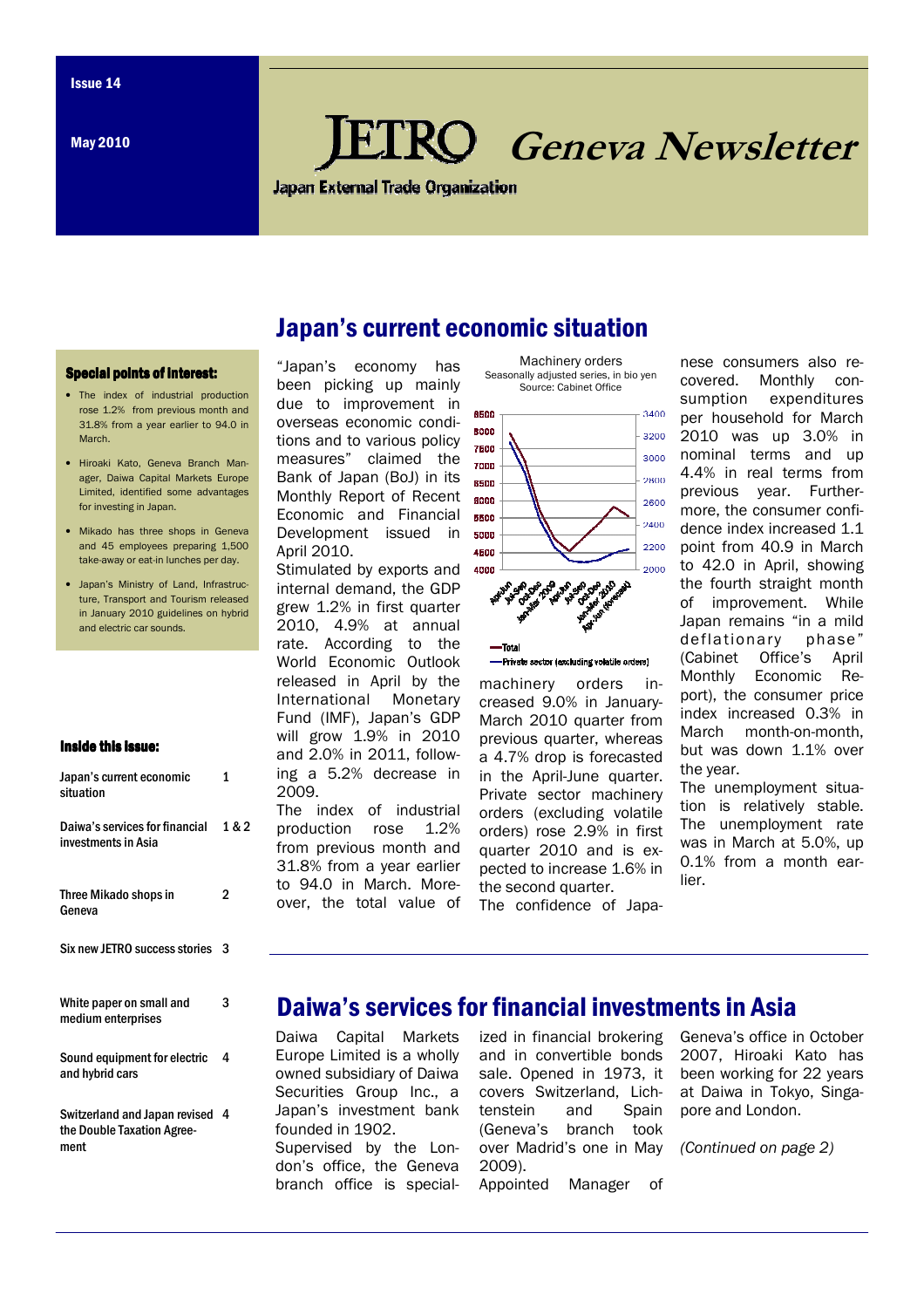Hiroaki Kato, Geneva Branch Manager, Daiwa Capital Markets Europe Limited

(Continued from page 1)

Daiwa Securities Group Inc. is the second largest brokerage group in Japan. It has a market capital of £5.9 bio and a total asset under management of ¥ 43.4 tio. Daiwa has 16,000 employees across the world, including 700 in Europe.

Daiwa was less affected by the 1990s financial crisis than other Japanese financial institutions present in Switzerland because of "its commitment in local society", said Mr. Kato. During the recent financial and economic crisis, it continued to invest and grow. Its Euro-

pean subsidiary, Daiwa Capital Markets acquired in July 2009 Close Brothers Corporate Finance, recently renamed DC Advisory Partners Zurich.

Daiwa's services for financial investments in Asia

#### Advisory on investments in Japan in Japan

Geneva branch office advises financial institutions on investments in Japan and more generally in Asia. Hiroaki Kato identified some advantages for investing in Japan.

"Investors should diversify their portfolio. As Japan has one of the largest GDP in the world, it provides many opportunities" he argued. He also

pointed out that Japan has a well established large size market and a good corporate governance.

Mr. Kato outlined some attractive sectors for investments in Japan. Japan's manufacturing sector suffered during this crisis, but "companies in this sector are now benefiting from Chinese growth and returning to black figures", he said.

According to Mr. Kato, "Japan can have advantages in automotive and electronic industry". Ecorelated products, especially components and parts, are also growing sectors in Japan.



Mikado Pâquis shop in Geneva

### Three Mikado shops in Geneva

When Takao Sugamuta opened a small Japanese grocery store in Geneva Pâquis district in 1979, he was probably not expecting the successful development of Mikado shops in Geneva. Today, three Mikado shops exist in Geneva. In addition to Mikado "Pâquis", two other shops were opened: "Terrassière" in 2007 and "Plainpalais" by the end of 2009.

Takao Sugamuta is President of Mikado and his two sons - Kenzo and Toshiro - are now Directors. They manage a team of 45 employees preparing 1,500 take-away or eat-in lunches per day. Mikado serves meals to students and employees, and pre-



Kenzo and Toshiro Sugamuta, Mikado Directors, with two cookers

pares lunches and dinners for special events. It is also possible to order meals on Internet and to pick them up at the store. "Japanese foodstuffs became popular because they meet people's expectations: they are healthy, fresh and light products" argued Kenzo Sugamuta. Sushis, salads, hot meals, sauces, biscuits, dishes

and accessories are Mikado's most successful products.

All products, except meats and fishes, are imported from Japan. Some fishes (congers), scallops, shrimps and crabs were imported in the past. "But such foodstuffs are now prohibited from imports because of EU regulations", said Kenzo Sugamuta.

Will new shops be opened? "This is an idea. We may open a new shop outside Geneva, in French -speaking Switzerland, in Lausanne, Montreux or Vevey" he said.

Mikado's Website: http:// www.mikado-food.ch/ index.php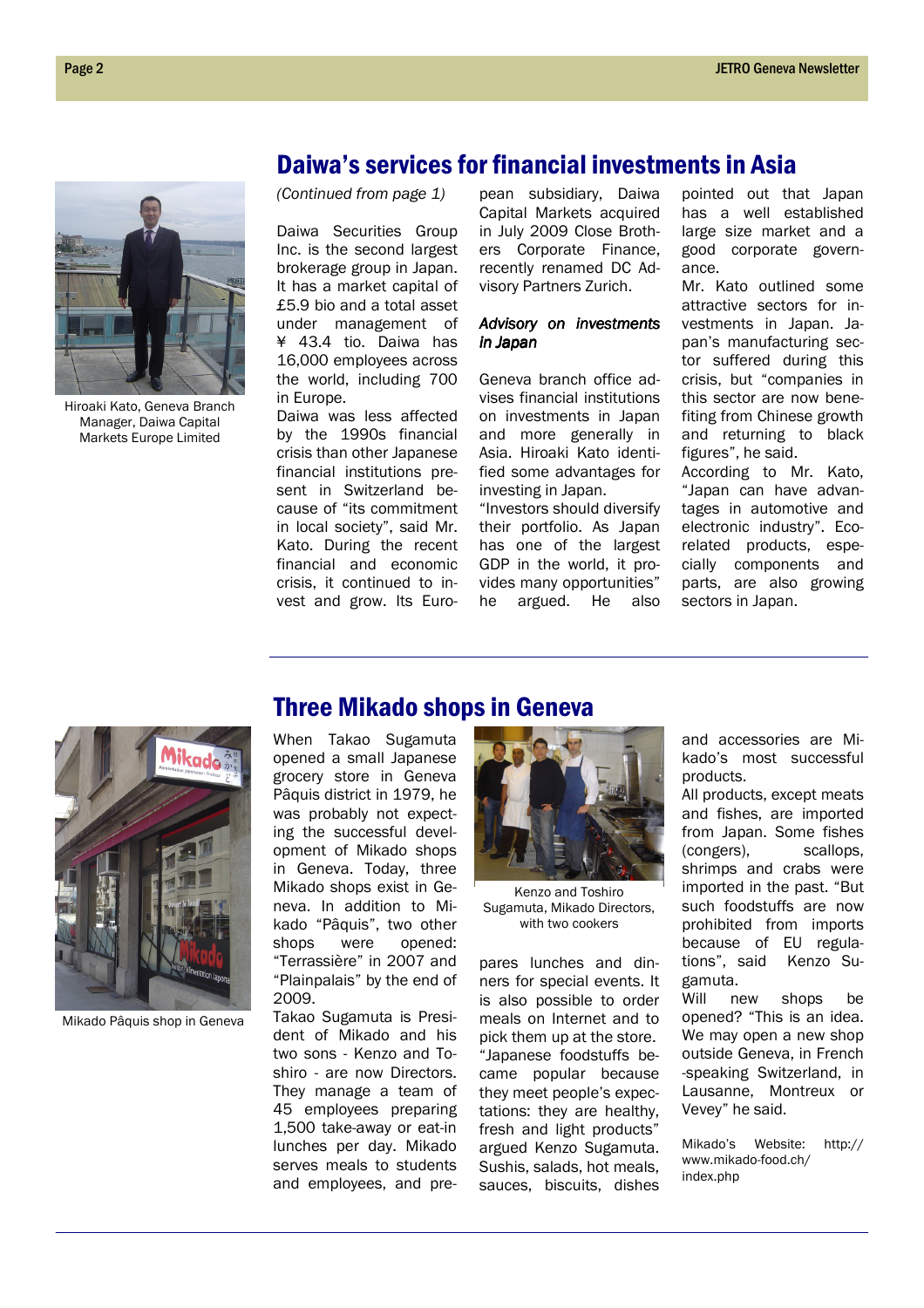### Six new JETRO success stories

The JETRO published six new success stories of foreign-affiliated firms operating in the Japan market.

Petróleo Brasileiro S.A., a Brazil's oil producer, commonly known as Petrobras, strategically located its oil refinery Nansei Sekiyu K.K. in Okinawa, in Japan, to expand its activities into Asian markets.

Ipstar Co. Ltd, a Thailand's firm, uses its Internet technology to provide broadband connections to Japanese isolated islands. Ipstar uses an Internet Protocol (IP) platform aboard the Thaicom 4 satellite to deliver fully digital, two-way broadband communications. The company received in March 2009 the final licenses needed to begin its activities in Japan.

Located in Chiba Prefecture, in the neighborhood of Tokyo, Reboot Technology Services Limited is a joint venture company between NEC Capital Solutions and Macquarie Asset. It is specialized in the decommissioning, logistics, processing and sale of end of life IT products.

Headquartered in Taiwan, Magnate Technology Co., Ltd, a manufacturer of precision machinery and aircraft parts, established a branch in Aichi Prefecture to improve its support to existing Japanese customers and to expand the customer base in Japan market and other key markets around Japan.

Located in Tottori Prefecture, DBS Cruise Ferry Japan Co., Ltd., is a Korean company, operating since summer 2009 ferry travels between Korea, Russia and Japan.

Ornafish Japan Co., Ltd. is an exporter of "koi" (Japanese carp) supplying 2,000 shops in Europe. Established in 1986, the company is active in Japan since 1997.

All success stories are available on JETRO's Website: http:// www.jetro.go.jp/en/invest/ success\_stories/



A 14,000 ton DBS Cruise Ferry Japan Co., Ltd. ferry capable to carry 450 passengers

### White paper on small and medium enterprises

SMEs play a significant role in Japan's economy. They employ 70% of labor force and form a major source of innovation.

Published by Japan's Ministry of Economy, Trade and Industry, the 2009 White Paper on Small and Medium Enterprises in Japan shows that Japanese SMEs faced unprecedented difficulties in fiscal year 2008.

It argues that the decline in exports led to a fall of sales and to a worsening of business and financing conditions. The number of SME bankruptcies went up in the second half of FY 2008 (from October 2008 to March 2009). A peak was reached in October 2008 with about 1,800 bankruptcies. The largest proportion of bankruptcies (30%) occurred in the construction industry.

It also shows that the employment situation in SMEs worsened in FY 2008. However, it emphasis that 69.5% of SMEs countered the situation by cutting expenses other than labor costs. Only 18.8% of SMEs proceeded to wage and employment adjustment.

To respond to the situation, the Paper notes that Japanese government initiated a ¥ 30 trillion SME financing-related measures for subcontractors.

Based on Schumpeter's economic theories, the report concludes that "a recession can be perceived as an opportunity for the surplus resources in existing businesses to move into new growing areas through a dynamic process in which entrepreneurs find a new way to merge business resources to propel economic growth".

The White Paper is available on METI's Website: http:// www.chusho.meti.go.jp/ sme\_english/whitepaper/ whitepaper.html